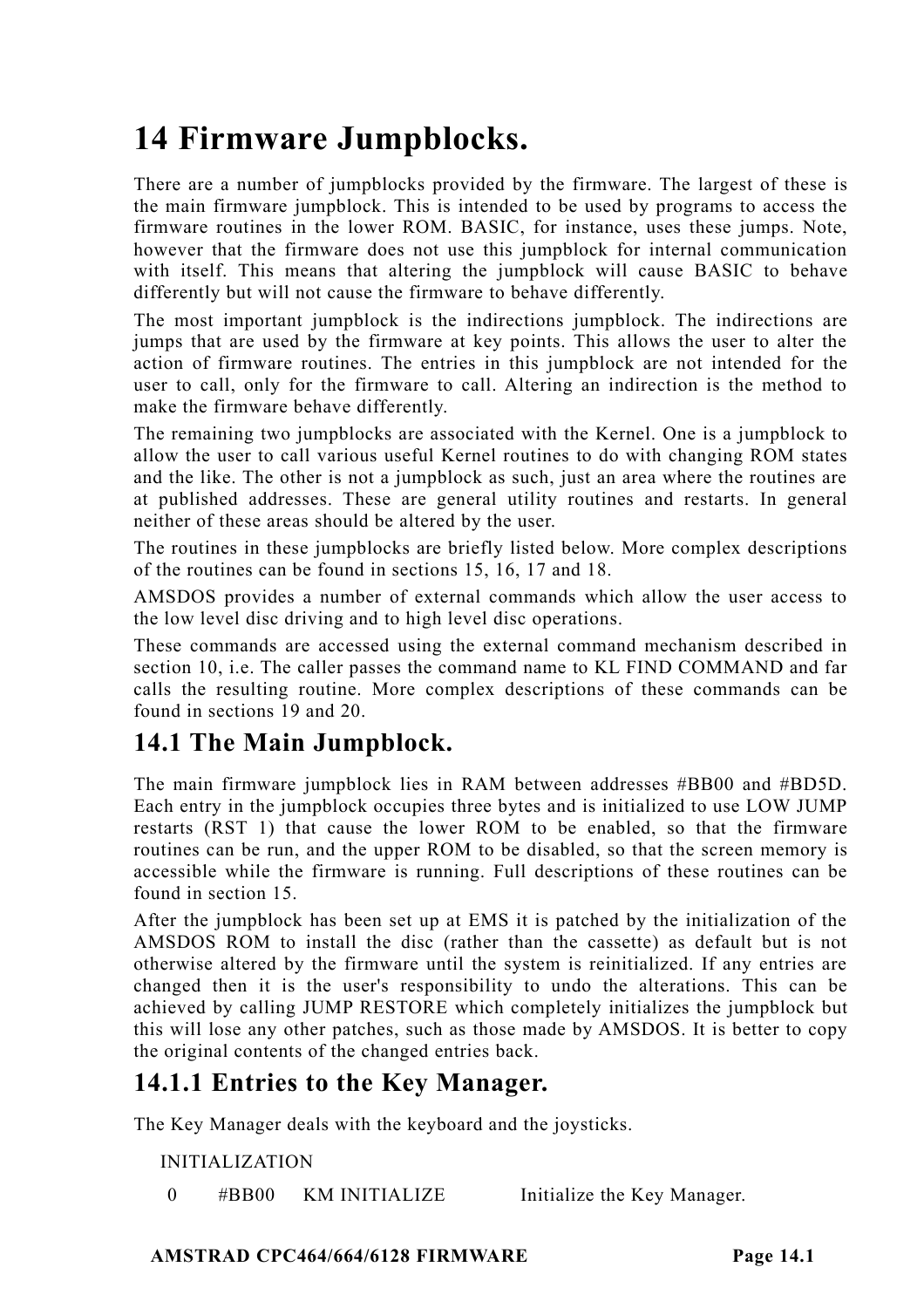| $\mathbf{1}$ | $\#BB03$          | <b>KM RESET</b>           | Reset the Key Manager - clear<br>all buffers, restore standard key<br>expansions and indirections. |
|--------------|-------------------|---------------------------|----------------------------------------------------------------------------------------------------|
|              | <b>CHARACTERS</b> |                           |                                                                                                    |
| 2            | $\#BB06$          | <b>KM WAIT CHAR</b>       | Wait for the next character from<br>the keyboard.                                                  |
| 3            | #BB09             | KM READ CHAR              | Test if a character is available<br>from the keyboard.                                             |
| 4            | $\#BBOC$          | <b>KM CHAR RETURN</b>     | Return a single character to the<br>keyboard for next time.                                        |
| 191          | $\#BD3D$          | <b>KM FLUSH</b>           | Discard all pending characters<br>and keys.                                                        |
| 5            | $\#BB0F$          | <b>KM SET EXPAND</b>      | Set an expansion string.                                                                           |
| 6            | $\#BB12$          | <b>KM GET EXPAND</b>      | a character<br>from<br>Get<br>an<br>expansion string.                                              |
| 7            | $\#BB15$          | <b>KM EXP BUFFER</b>      | Allocate a buffer for expansion<br>strings.                                                        |
| <b>KEYS</b>  |                   |                           |                                                                                                    |
| 8            | $\#BB18$          | <b>KM WAIT KEY</b>        | Wait for the next key from the<br>keyboard.                                                        |
| 9            | $\#BB1B$          | <b>KM READ KEY</b>        | Test of a key is available from<br>the keyboard.                                                   |
| 10           | $\#BB1E$          | <b>KM TEST KEY</b>        | Test if a key is pressed.                                                                          |
| 190          | #BD3A             | <b>KM SET LOCKS</b>       | Set the Shift Lock and Caps<br>Lock states.                                                        |
| 11           | $\#BB21$          | <b>KM GET STATE</b>       | Fetch Caps Lock and Shift Lock<br>states.                                                          |
| 12           | #BB24             | <b>KM GET JOYSTICK</b>    | Fetch<br>current<br>state<br>of<br>the<br>joystick(s).                                             |
|              |                   | <b>TRANSLATION TABLES</b> |                                                                                                    |
| 13           | #BB27             | <b>KM SET TRANSLATE</b>   | Set entry in key translation<br>table without shift or control.                                    |
| 14           | $\#BB2A$          | <b>KM GET TRANSLATE</b>   | Get entry from key translation<br>table without shift or control.                                  |
| 15           | $\#BB2D$          | KM SET SHIFT              | Set entry in key translation<br>table when shift key is pressed.                                   |
| 16           | $\#BD30$          | KM GET SHIFT              | Get entry from key translation<br>table when shift key is pressed.                                 |
| 17           | $\#BB33$          | <b>KM SET CONTROL</b>     | Set entry in key translation<br>table when<br>control key is<br>pressed.                           |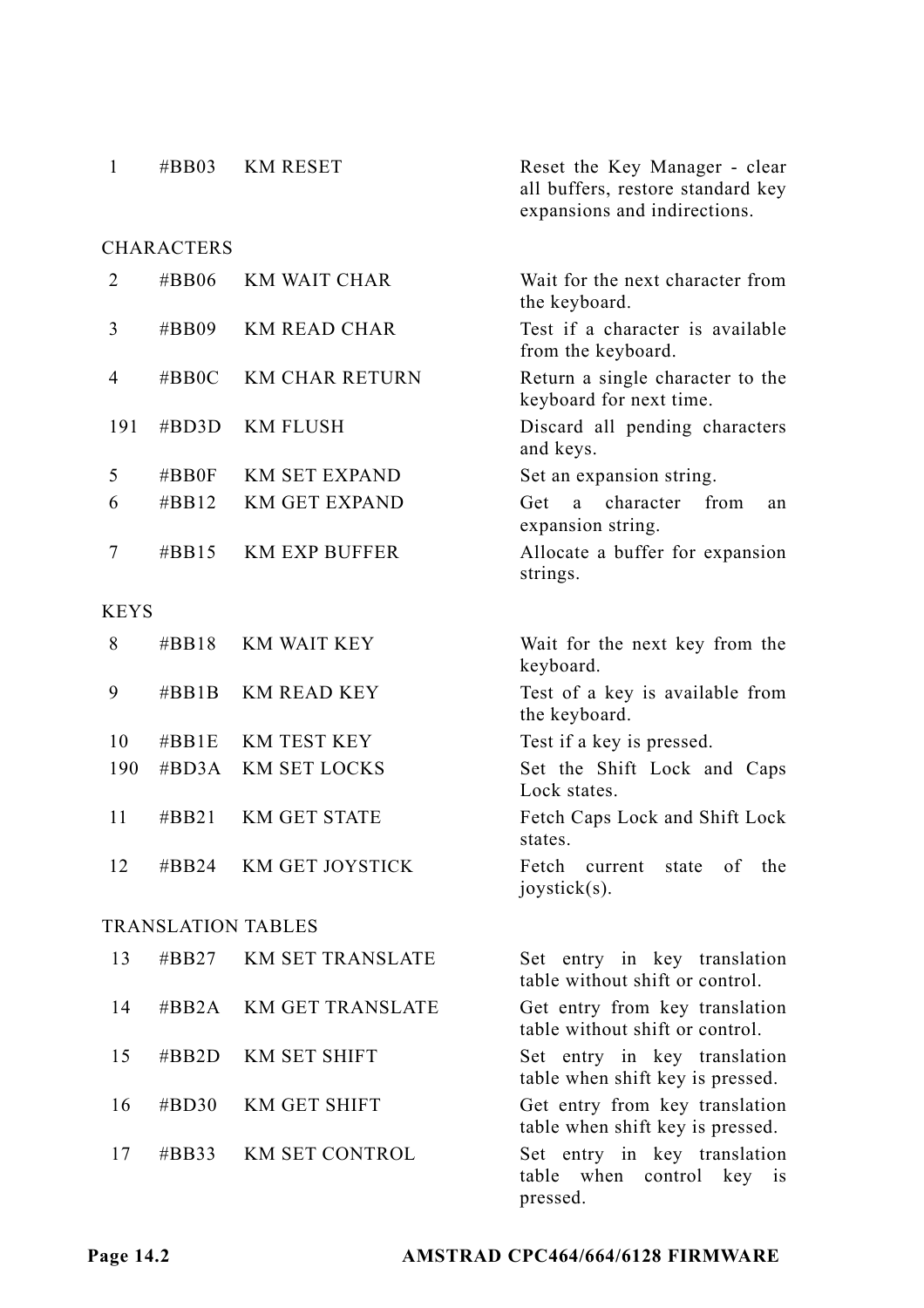| 18            | #BB36                     | <b>KM GET CONTROL</b>  | Get entry form key translation<br>table when control key is<br>pressed |
|---------------|---------------------------|------------------------|------------------------------------------------------------------------|
|               | <b>REPEATING</b>          |                        |                                                                        |
| 19            | $\#BB39$                  | <b>KM SET REPEAT</b>   | Set whether a key may repeat.                                          |
| 20            | $\#BB3C$                  | <b>KM GET REPEAT</b>   | Ask if a key is allowed to<br>repeat.                                  |
| 21            | $\#BB3F$                  | <b>KM SET DELAY</b>    | Set start up delay and repeat<br>speed.                                |
| 22            | $\# \text{B} \text{B}$ 42 | <b>KM GET DELAY</b>    | Get start up delay and repeat<br>speed.                                |
| <b>BREAKS</b> |                           |                        |                                                                        |
| 23            | $\#BB45$                  | <b>KM ARM BREAK</b>    | Allow break<br>events<br>be<br>to<br>generated.                        |
| 24            | #BB48                     | <b>KM DISARM BREAK</b> | Prevent break event from being<br>generated.                           |
| 25            | # $R$ R4 $R$              | <b>KM BREAK EVENT</b>  | break event<br>Generate a<br>(i f)<br>armed).                          |

# **14.1.2 Entries to the Text VDU.**

The Text VDU is a character based screen driver.

| 26  | $\#BB4E$          | <b>TXT INITIALISE</b>  | Initialize the Text VDU.                                                            |
|-----|-------------------|------------------------|-------------------------------------------------------------------------------------|
| 27  | #BB51             | <b>TXT RESET</b>       | Reset the Text VDU - restore<br>default indirections and control<br>code functions. |
| 28  | $\#BB54$          | <b>TXT VDU ENABLE</b>  | Allow characters to be placed<br>on the screen.                                     |
| 29  | #BB57             | <b>TXT VDU DISABLE</b> | Prevent characters from being<br>placed on the screen.                              |
| 192 | #BD40             | <b>TXT ASK STATE</b>   | Get state of the text VDU.                                                          |
|     | <b>CHARACTERS</b> |                        |                                                                                     |
| 30  | #BB5A             | <b>TXT OUTPUT</b>      | Output a character or control<br>code to the Text VDU.                              |
| 31  | $\#BB5D$          | <b>TXT WR CHAR</b>     | Write a character onto<br>the.<br>screen.                                           |
| 32  | #BB60             | TXT RD CHAR            | Read a character from<br>the<br>screen.                                             |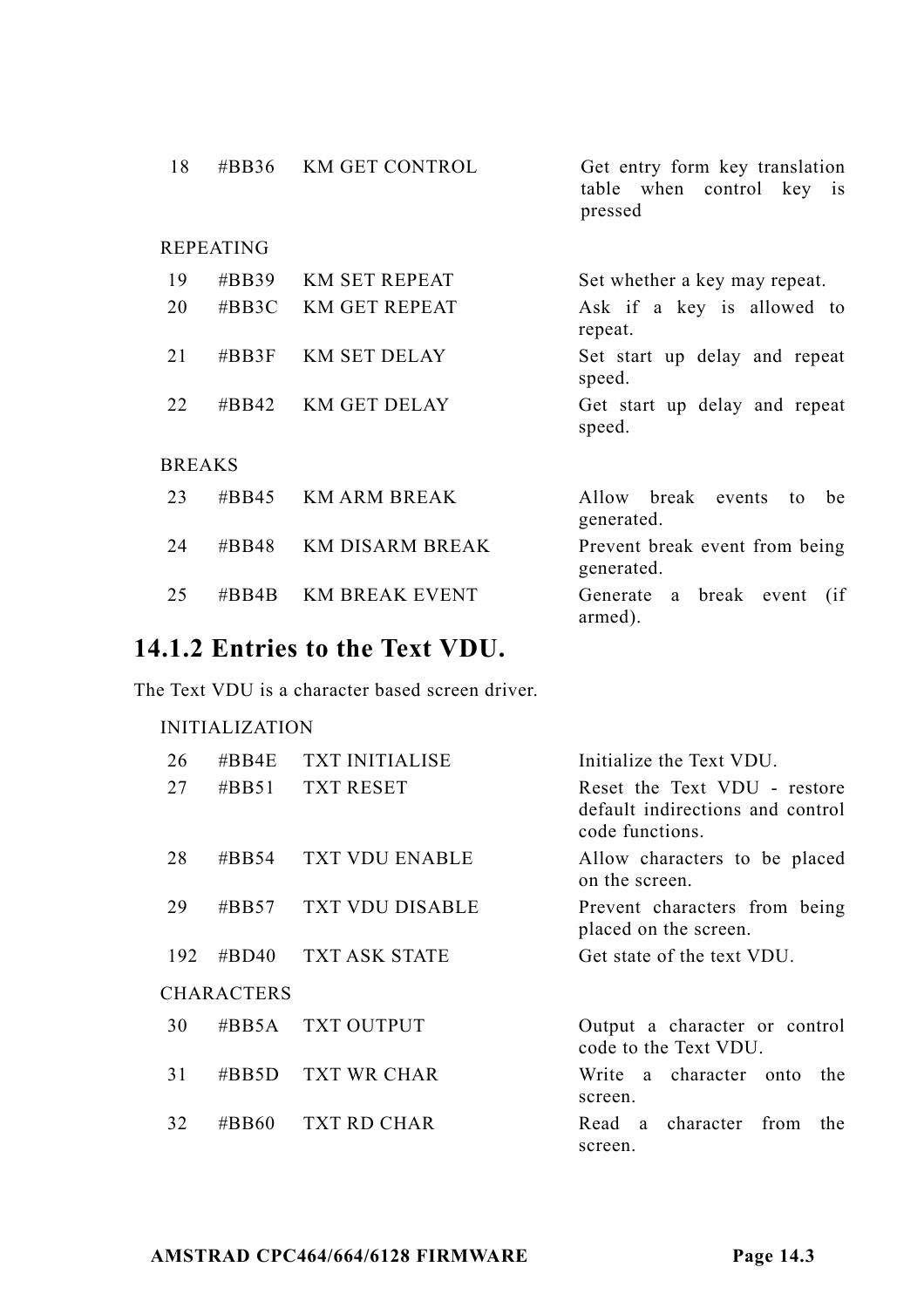| 33   | #BB63          | <b>TXT SET GRAPHIC</b>   | Turn on or off the Graphics<br>VDU character writing option. |
|------|----------------|--------------------------|--------------------------------------------------------------|
|      | <b>WINDOWS</b> |                          |                                                              |
| 34   | #BB66          | TXT WIN ENABLE           | of the current text<br>Set size<br>window.                   |
| 35   | #BB69          | TXT GET WINDOW           | Get the size of the current text<br>window.                  |
| 36   | #BB6C          | TXT CLEAR WINDOW         | Clear current window.                                        |
|      | <b>CURSOR</b>  |                          |                                                              |
| 37   | # $BB6F$       | TXT SET COLUMN           | Set cursor horizontal position.                              |
| 38   | $\#BB72$       | <b>TXT SET ROW</b>       | Set cursor vertical position.                                |
| 39   | $\#BB75$       | TXT SET CURSOR           | Set cursor position.                                         |
| 40   | $\#BB78$       | <b>TXT GET CURSOR</b>    | Ask current cursor position.                                 |
| 41   | $\#BB7B$       | <b>TXT CUR ENABLE</b>    | Allow cursor display - user.                                 |
| 42   | $\#BB7E$       | <b>TXT CUR DISABLE</b>   | Dissallow cursor display - user.                             |
| 43   | #BB81          | TXT CUR ON               | Allow cursor display - system.                               |
| 44   | #BB84          | TXT CUR OFF              | Dissallow<br>display<br>cursor<br>-system.                   |
| 45   | #BB87          | <b>TXT VALIDATE</b>      | Check if a cursor position is<br>within the window.          |
| 46   | $\#BB8A$       | TXT PLACE CURSOR         | Put a cursor blob on the screen.                             |
| 47   | $\#BB8D$       | <b>TXT REMOVE CURSOR</b> | blob<br>off the<br>Take<br>cursor<br>a<br>screen.            |
| INKS |                |                          |                                                              |
| 48   | #BB90          | TXT SET PEN              | Set ink for writing characters.                              |
| 49   | #BB93          | <b>TXT GET PEN</b>       | Get ink for writing characters.                              |
| 50   | #BB96          | <b>TXT SET PAPER</b>     | Set<br>ink<br>for<br>writing<br>text<br>background.          |
| 51   | #BB99          | TXT GET PAPER            | ink<br>for<br>Get<br>writing<br>text<br>background.          |
| 52   | $\#BB9C$       | <b>TXT INVERSE</b>       | Swap current pen and paper<br>inks.                          |
| 53   | #BB9F          | TXT SET BACK             | Allow or dissallow background<br>being written.              |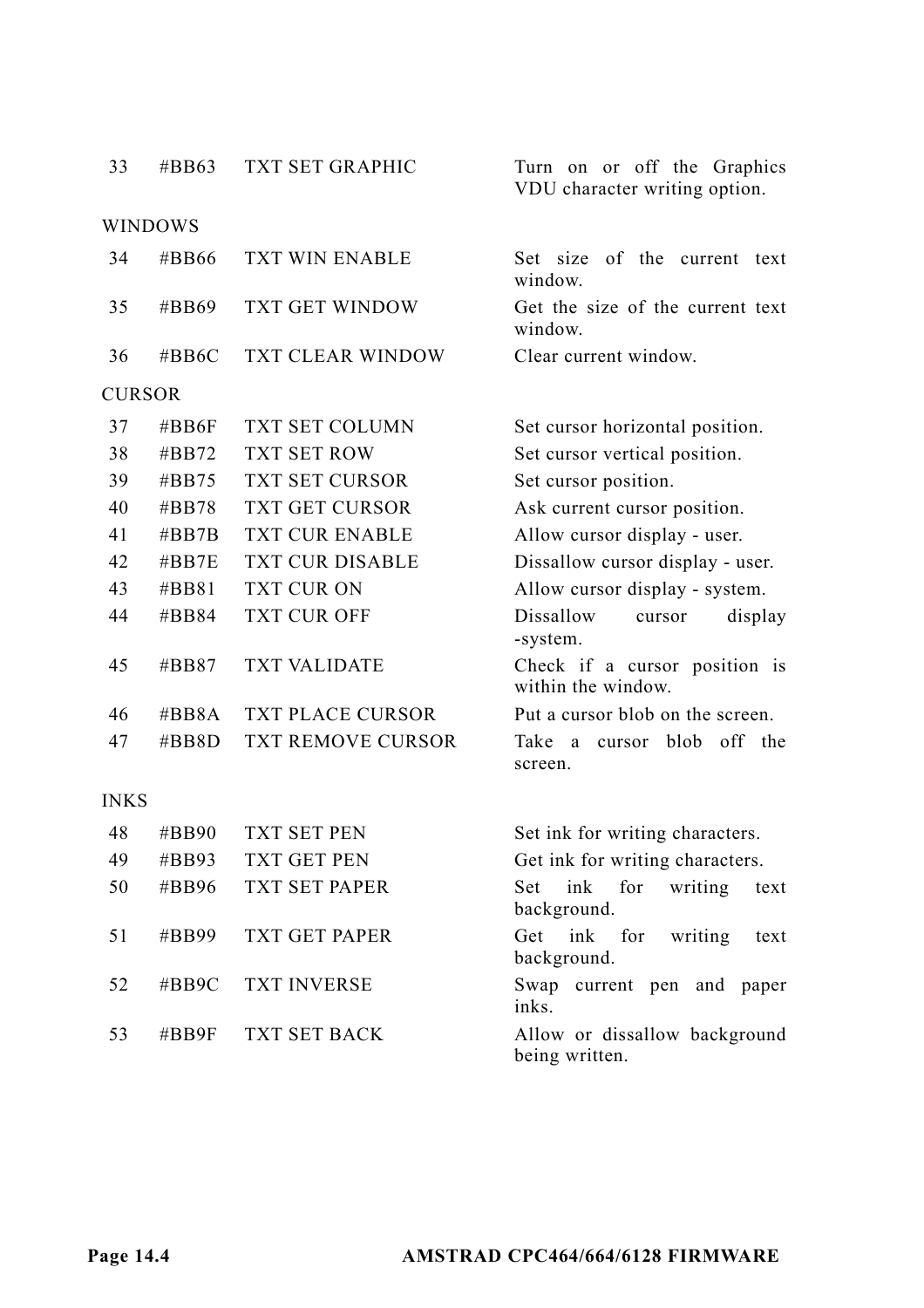| 54             | $\# \text{BBA2}$ | TXT GET BACK            | Ask if background is being written.           |  |
|----------------|------------------|-------------------------|-----------------------------------------------|--|
|                | <b>MATRICES</b>  |                         |                                               |  |
| 55             | #BBA5            | <b>TXT GET MATRIX</b>   | Get the address of a character<br>matrix.     |  |
| 56             | $\#BBA8$         | TXT SET MATRIX          | Set a character matrix.                       |  |
| 57             | #BBAB            | <b>TXT SET M TABLE</b>  | Set the user defined matrix table<br>address. |  |
| 58             | $\# \text{BBAE}$ | TXT GET M TABLE         | Get user defined matrix<br>table<br>address.  |  |
|                | CONTROL CODES    |                         |                                               |  |
| 59.            | $\#BBB1$         | <b>TXT GET CONTROLS</b> | Fetch address of control code<br>table.       |  |
| <b>STREAMS</b> |                  |                         |                                               |  |
| $\sim$ $\sim$  | $\mathbf{u}$     | THE CTD CDL DOT         | $\alpha$ 1 $\alpha$ $\alpha$ $\alpha$         |  |

|     | $\sim$ $\sim$ $\sim$ $\sim$ |                                 |
|-----|-----------------------------|---------------------------------|
| -61 | #BBB7 TXT SWAP STREAMS      | Swap the states of two streams. |
| -60 | #BBB4 TXT STR SELECT        | Select Text VDU stream.         |

### **14.1.3 Entries to the Graphics VDU**

The Graphics VDU deals with individual pixels.

| 62  | #BBBA                   | <b>GRA INITIALISE</b>    | Initialize the Graphics VDU.                              |
|-----|-------------------------|--------------------------|-----------------------------------------------------------|
| 63  | $\#BBBD$                | <b>GRA RESET</b>         | Reset the Graphics VDU -restore<br>standard indirections. |
| 193 | #BD43                   | <b>GRA DEFAULT</b>       | Set default Graphics VDU modes.                           |
|     | <b>CURRENT POSITION</b> |                          |                                                           |
| 64  | $\#BBC0$                | <b>GRA MOVE ABSOLUTE</b> | Move to an absolute position.                             |
| 65  | $\#BBC3$                | <b>GRA MOVE RELATIVE</b> | Move relative to current position.                        |
| 66  | #BBC6                   | <b>GRA ASK CURSOR</b>    | Get the current position.                                 |
| 67  | $\#BBC9$                | <b>GRA SET ORIGIN</b>    | the origin of the<br>Set<br>user<br>coordinates.          |
| 68  | $\#BBCC$                | <b>GRA GET ORIGIN</b>    | Get the origin<br>of<br>the<br>user<br>coordinates.       |
| 197 | # $BD4F$                | <b>GRA FROM USER</b>     | Convert user coordinates to base<br>coordinates.          |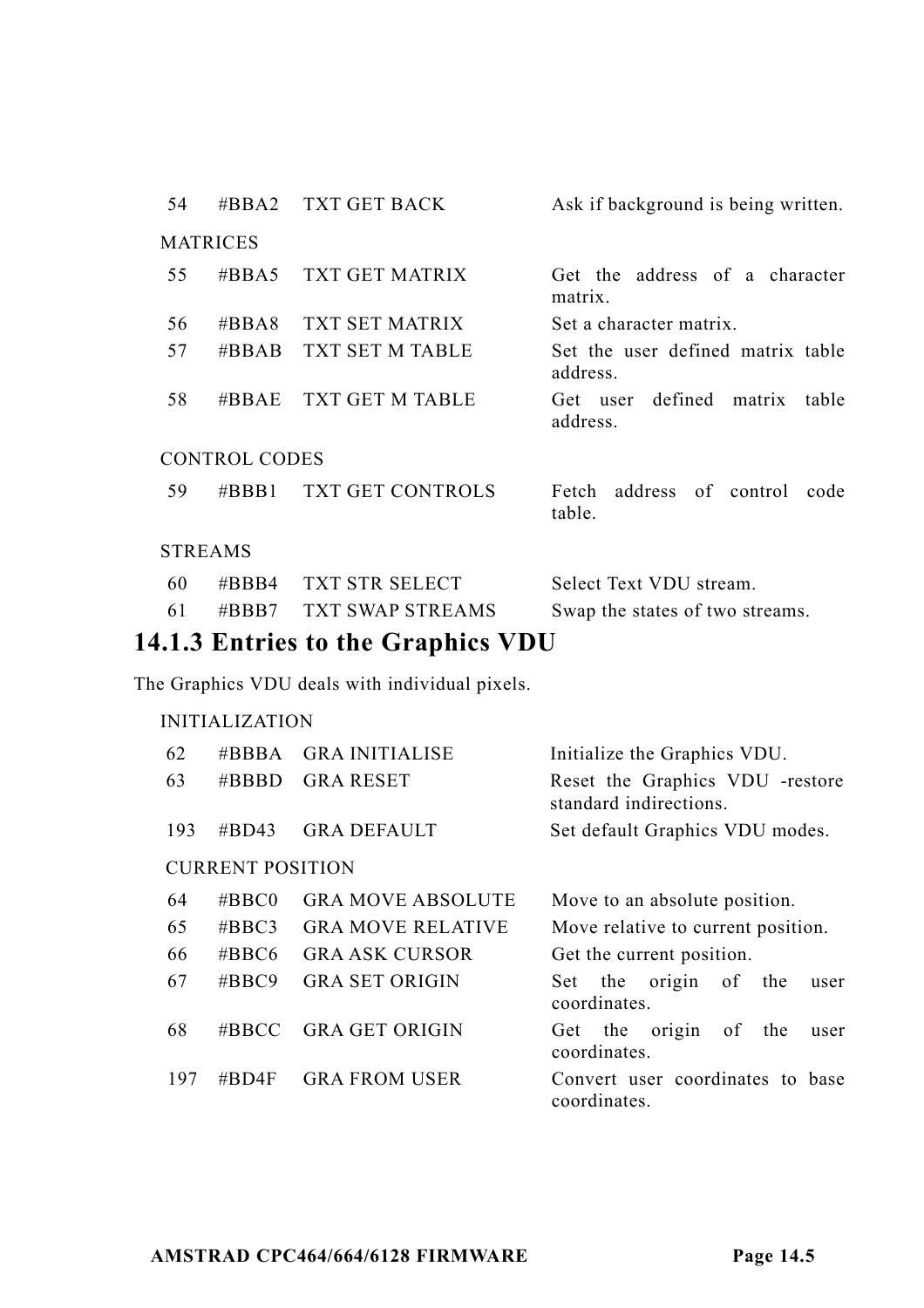#### WINDOW

| 69          | #BBCF        | <b>GRA WIN WIDTH</b>     | Set left and right edges of the<br>graphics window.     |
|-------------|--------------|--------------------------|---------------------------------------------------------|
| 70          | $\#BBD2$     | <b>GRA WIN HEIGHT</b>    | Set top and bottom edges of<br>the graphics window.     |
| 71          | $\#$ BBD5    | <b>GRA GET W WIDTH</b>   | Get the left and right edges of<br>the graphics window. |
| 72          | $\#BBD8$     | <b>GRA GET W HEIGHT</b>  | Get the top and bottom edges<br>of the graphics window. |
| 73          | # $BBDB$     | <b>GRA CLEAR WINDOW</b>  | Clear the graphics window.                              |
| <b>INKS</b> |              |                          |                                                         |
| 74          | $\#BBDE$     | <b>GRA SET PEN</b>       | Set the graphics plotting ink.                          |
| 75          | $\#BBE1$     | <b>GRA GET PEN</b>       | the<br>current<br>Get<br>graphics<br>plotting ink.      |
| 76          | $\#BBE4$     | <b>GRA SET PAPER</b>     | Set the graphics background<br>ink.                     |
| 77          | $\#BBE7$     | <b>GRA GET PAPER</b>     | Get<br>the<br>current<br>graphics<br>background ink.    |
| 194         | #BD46        | <b>GRA SET BACK</b>      | Set whether background is to<br>be written.             |
|             | PLOTTING     |                          |                                                         |
| 78          | #BBEA        | <b>GRAPLOT ABSOLUTE</b>  | Plot a point at an absolute<br>position.                |
| 79          | $\#$ BBED    | <b>GRA PLOT RELATIVE</b> | Plot a point relative to the<br>current position.       |
| TESTING     |              |                          |                                                         |
| 80          | $\#BBF0$     | <b>GRA TEST ABSOLUTE</b> | Test a point at an absolute<br>position.                |
| 81          | $\#BBF3$     | <b>GRA TEST RELATIVE</b> | Test a point relative to the<br>current position.       |
|             | LINE DRAWING |                          |                                                         |
| 82          | $\#BBF6$     | <b>GRA LINE ABSOLUTE</b> | Draw a line to an absolute<br>position.                 |
| 83          | #BBF9        | <b>GRA LINE RELATIVE</b> | Draw a line relative to the<br>current position.        |
| 195         | #BD49        | <b>GRA SET FIRST</b>     | Set whether first point of a line<br>is to be plotted.  |
| 196         | #BD4C        | <b>GRA SET LINE MASK</b> | Set mask for drawing lines.                             |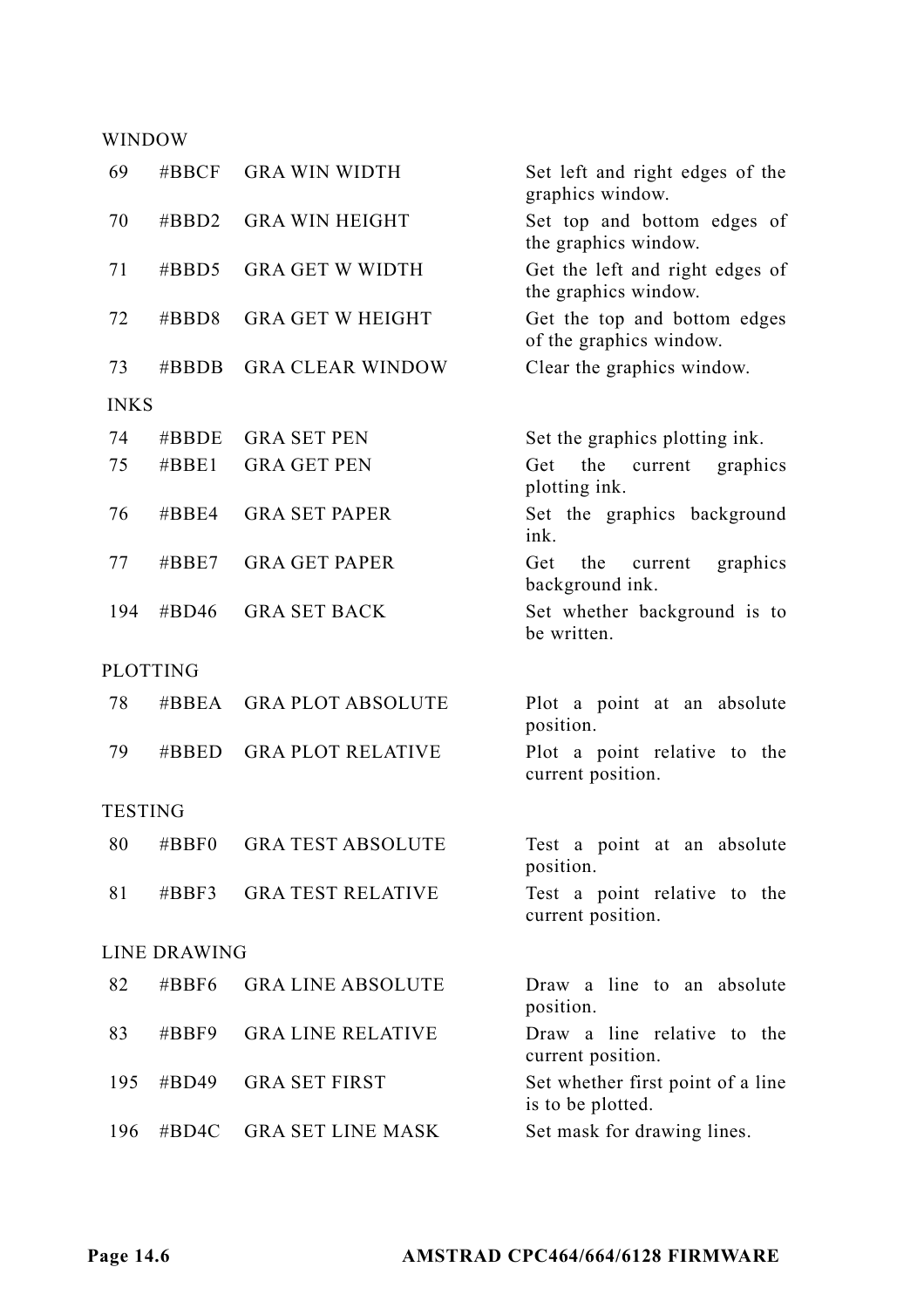|    | AREA FILLING |                      |                                                                    |
|----|--------------|----------------------|--------------------------------------------------------------------|
|    |              | $198$ #BD52 GRAFILL  | Fill an area of the screen.                                        |
|    |              | CHARACTER DRAWING    |                                                                    |
| 84 |              | $\#B$ BFC GRAWR CHAR | Put a character on the screen at<br>the current graphics position. |

### **14.1.4 Entries to the Screen Pack**

The Screen Pack interfaces the Text and Graphics VDUs to the screen hardware. Screen functions that affect both text and graphics (e.g. ink colours) are located in the Screen Pack.

|             | <b>INITIALIZATION</b>   |                          |                                                                                                |  |  |
|-------------|-------------------------|--------------------------|------------------------------------------------------------------------------------------------|--|--|
| 85          | $\#BBFF$                | <b>SCR INITIALISE</b>    | Initialize the Screen Pack.                                                                    |  |  |
| 86          | $\#BCO2$                | <b>SCR RESET</b>         | Reset the Screen Pack $-$ restore<br>standard indirections.<br>ink<br>colours and flash rates. |  |  |
|             | <b>SCREEN HARDWARE</b>  |                          |                                                                                                |  |  |
| 87          | $\#BCO5$                | <b>SCR SET OFFSET</b>    | Set the offset of the start of the<br>screen.                                                  |  |  |
| 88          | #BC08                   | <b>SCR SET BASE</b>      | Set the area of RAM to use for<br>the screen memory.                                           |  |  |
| 199         | $\#$ BD55               | <b>SCR SET POSITION</b>  | Set the location of the screen<br>memory without moving the<br>screen.                         |  |  |
| 89          | $\#BCOB$                | <b>SCR GET LOCATION</b>  | Fetch current base and offset<br>settings.                                                     |  |  |
| <b>MODE</b> |                         |                          |                                                                                                |  |  |
| 90          | $\# \text{BCOE}$        | <b>SCR SET MODE</b>      | Set screen into new mode.                                                                      |  |  |
| 91          | $\#BC11$                | <b>SCR GET MODE</b>      | Ask the current screen mode.                                                                   |  |  |
| 92          | $\#BC14$                | <b>SCR CLEAR</b>         | Clear the screen (to ink zero).                                                                |  |  |
| 93          | $\#BC17$                | <b>SCR CHAR LIMITS</b>   | of the<br>Ask size<br>screen in<br>characters.                                                 |  |  |
|             | <b>SCREEN ADDRESSES</b> |                          |                                                                                                |  |  |
| 94          | $\#BC1A$                | <b>SCR CHAR POSITION</b> | Convert physical coordinates to<br>a screen position.                                          |  |  |
| 95          | $\#BC1D$                | <b>SCR DOT POSITION</b>  | Convert base coordinates to a<br>screen position.                                              |  |  |
| 92          | $\#BC20$                | <b>SCR NEXT BYTE</b>     | Step a screen address right one<br>byte.                                                       |  |  |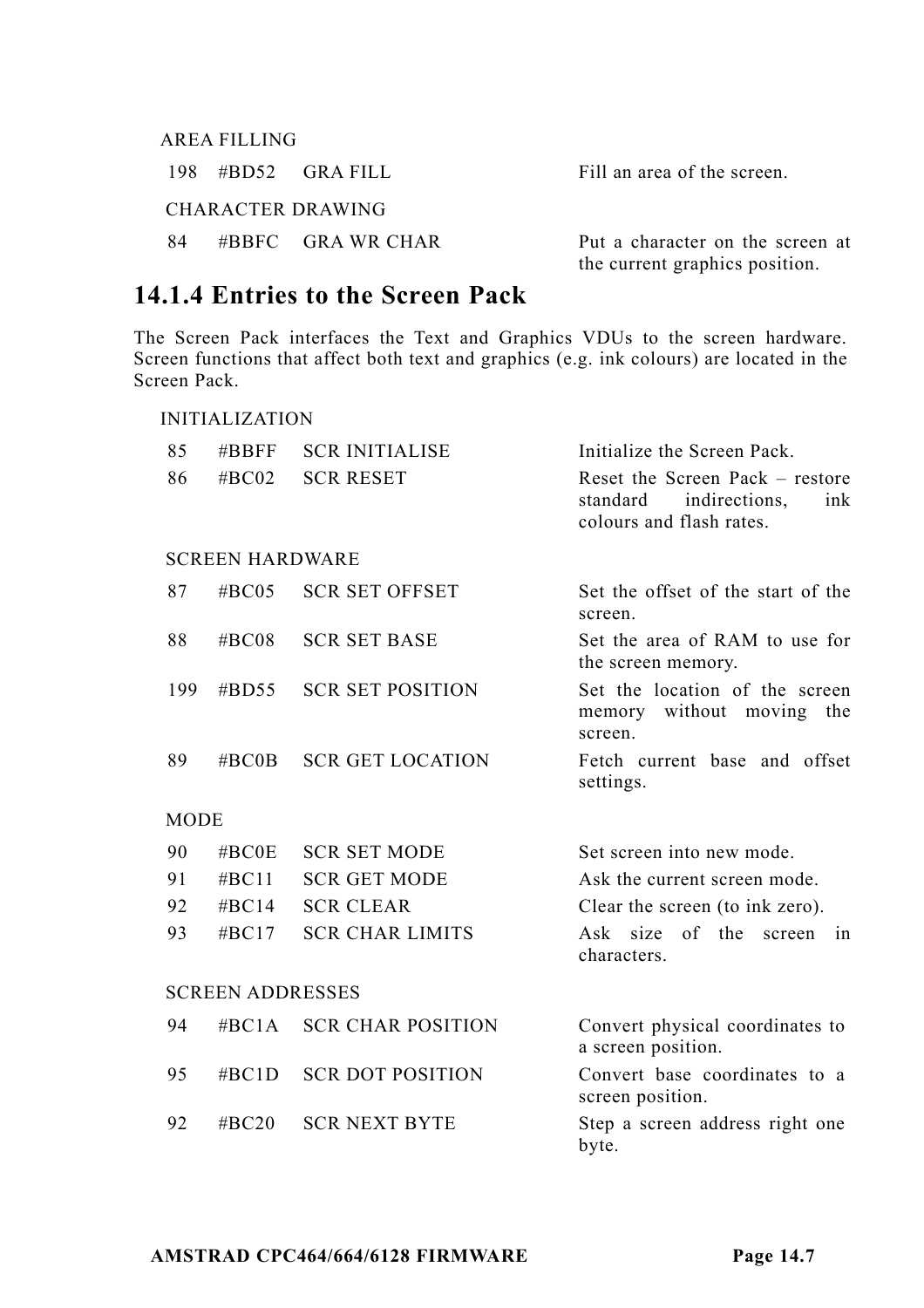| 97          | #BC23                | <b>SCR PREV BYTE</b>    | Step a screen address left one<br>byte.                                                 |
|-------------|----------------------|-------------------------|-----------------------------------------------------------------------------------------|
| 98          | # $BC26$             | <b>SCR NEXT LINE</b>    | Step a screen address down one<br>line.                                                 |
| 99          | # $BC29$             | <b>SCR PREV LINE</b>    | Step a screen address up one line.                                                      |
| <b>INKS</b> |                      |                         |                                                                                         |
| 100         | #BC2C                | <b>SCR INK ENCODE</b>   | Encode an ink to cover all pixels<br>in a byte.                                         |
| 101         | #BC2F                | <b>SCR INK DECODE</b>   | Decode an encoded ink.                                                                  |
| 102         | $\#BC32$             | <b>SCR SET INK</b>      | Set the colours in which<br>to<br>display an ink.                                       |
| 103         | $\#BC35$             | <b>SCR GET INK</b>      | Ask the<br>colours<br>ink<br>is<br>an<br>currently displayed in.                        |
| 104         | #BC38                | <b>SCR SET BORDER</b>   | Set the colours in which<br>to<br>display the border.                                   |
| 105         | #BC3B                | <b>SCR GET BORDER</b>   | Ask the colours the border is<br>currently displayed in.                                |
| 106         | #BC3E                | <b>SCR SET FLASHING</b> | Set the flash periods.                                                                  |
| 107         | #BC41                | <b>SCR GET FLASHING</b> | Ask the current flash periods.                                                          |
|             | <b>MISCELLANEOUS</b> |                         |                                                                                         |
| 108         | # $BC44$             | <b>SCR FILL BOX</b>     | Fill a character area of the screen<br>with an ink.                                     |
| 109         | $\#BC47$             | <b>SCR FLOOD BOX</b>    | Fill a byte area of the screen with<br>an ink.                                          |
| 110         | $\#BC4A$             | <b>SCR CHAR INVERT</b>  | Invert a character position.                                                            |
| 111         | $\#BC4D$             | <b>SCR HW ROLL</b>      | Move the whole screen up or<br>eight pixel<br>down<br>lines<br>(one<br>character).      |
| 112         | $\#BC50$             | <b>SCR SW ROLL</b>      | Move an area of the screen up or<br>eight pixel<br>lines<br>(one<br>down<br>character). |
| 113         | #BC53                | <b>SCR UNPACK</b>       | Expand a character matrix for the<br>current screen mode.                               |
| 114         | $\#BC56$             | <b>SCR REPACK</b>       | Compress a character matrix to<br>the standard form.                                    |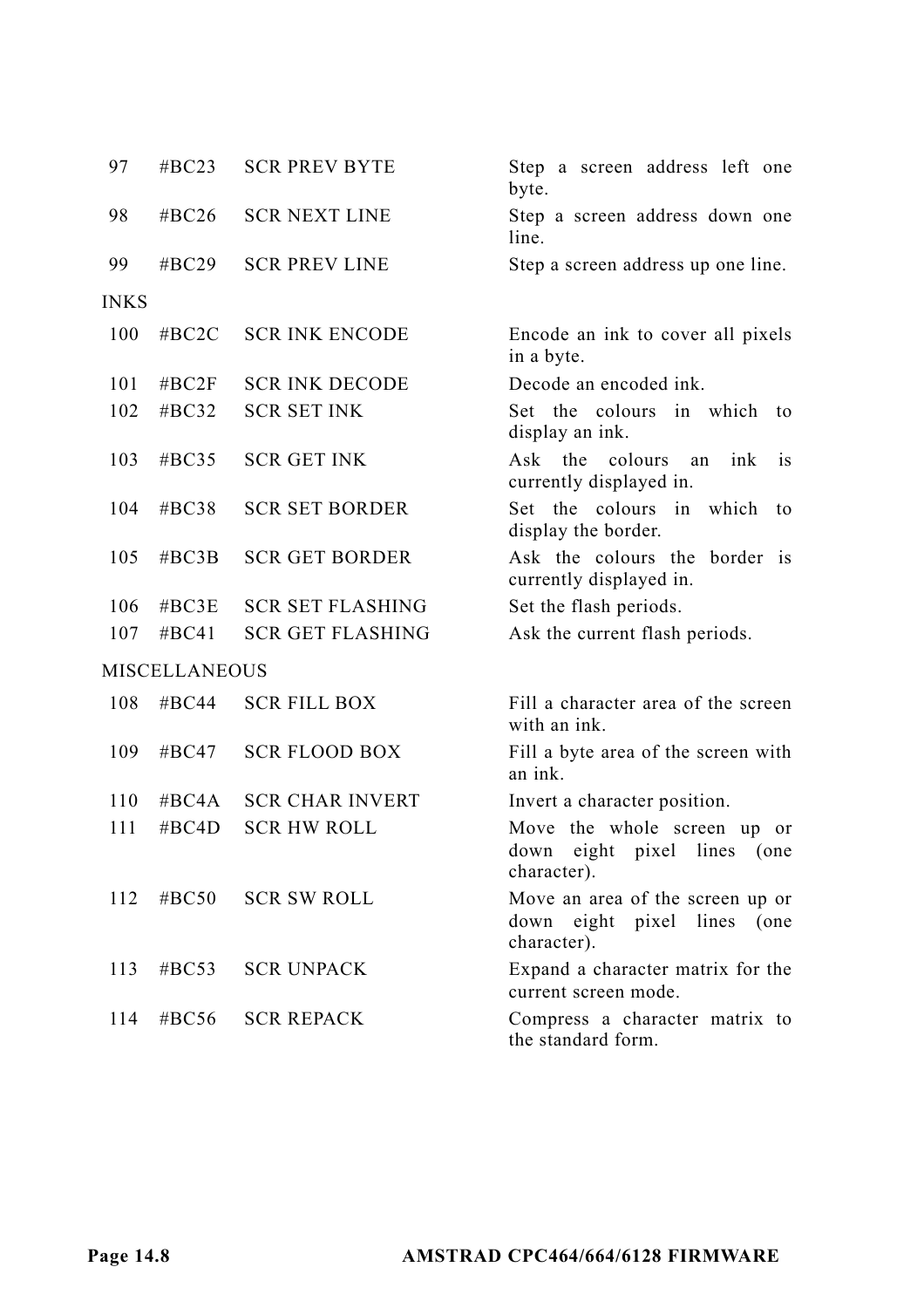|     |                     | 115 #BC59 SCRACCESS    | Set the screen write mode for<br>the Graphics VDU                      |
|-----|---------------------|------------------------|------------------------------------------------------------------------|
|     |                     | $116$ #BC62 SCR PIXELS | Write a pixel to the screen<br>ignoring the Graphic VDU<br>write mode. |
|     | <b>LINE DRAWING</b> |                        |                                                                        |
| 117 |                     | #BC5F SCR HORIZONTAL   | Plot a purely horizontal line.                                         |

# 118 #BC62 SCR VERTICAL Plot a purely vertical line.

### **14.1.5 Entries to the Cassette Manager/AMSDOS**

The Cassette Manager handles reading files from tape and writing files to tape. AMSDOS intercepts the starred entries and redirects them so they read from and write to disc. The external commands TAPE and DISC can be used to switch between the tape and disc versions of these routines (see section 14.6).

| 119 | #BC65         | <b>CAS INITIALISE</b>    | Initialize the Cassette Manager<br>- close all streams, set default<br>speed and enable messages. |
|-----|---------------|--------------------------|---------------------------------------------------------------------------------------------------|
| 120 | #BC68         | CAS SET SPEED            | Set the write speed.                                                                              |
| 121 | #BC6B         | <b>CAS NOISY</b>         | Enable<br>disable<br><sub>or</sub><br>prompt<br>messages.                                         |
|     | READING FILES |                          |                                                                                                   |
| 122 | # $BC6E$      | CAS START MOTOR          | Start the cassette motor.                                                                         |
| 123 | #BC71         | <b>CAS STOP MOTOR</b>    | Stop the cassette motor.                                                                          |
| 124 | #BC74         | <b>CAS RESTORE MOTOR</b> | Restore previous state<br>of<br>cassette motor.                                                   |
|     | READING FILES |                          |                                                                                                   |
| 125 | #BC8C         | <i>*CAS IN OPEN</i>      | Open a file for input.                                                                            |
| 126 | # $BC8F$      | <i>*CAS IN CLOSE</i>     | Close the input file properly.                                                                    |
| 127 | # $BC7D$      | <i>*CAS IN ABANDON</i>   | file<br>Close<br>the<br>input<br>immediately.                                                     |
| 128 | # $BC80$      | <i>*CAS IN CHAR</i>      | Read a character from the<br>input file.                                                          |
| 129 | # $BC83$      | *CAS IN DIRECT           | Read the input file into store.                                                                   |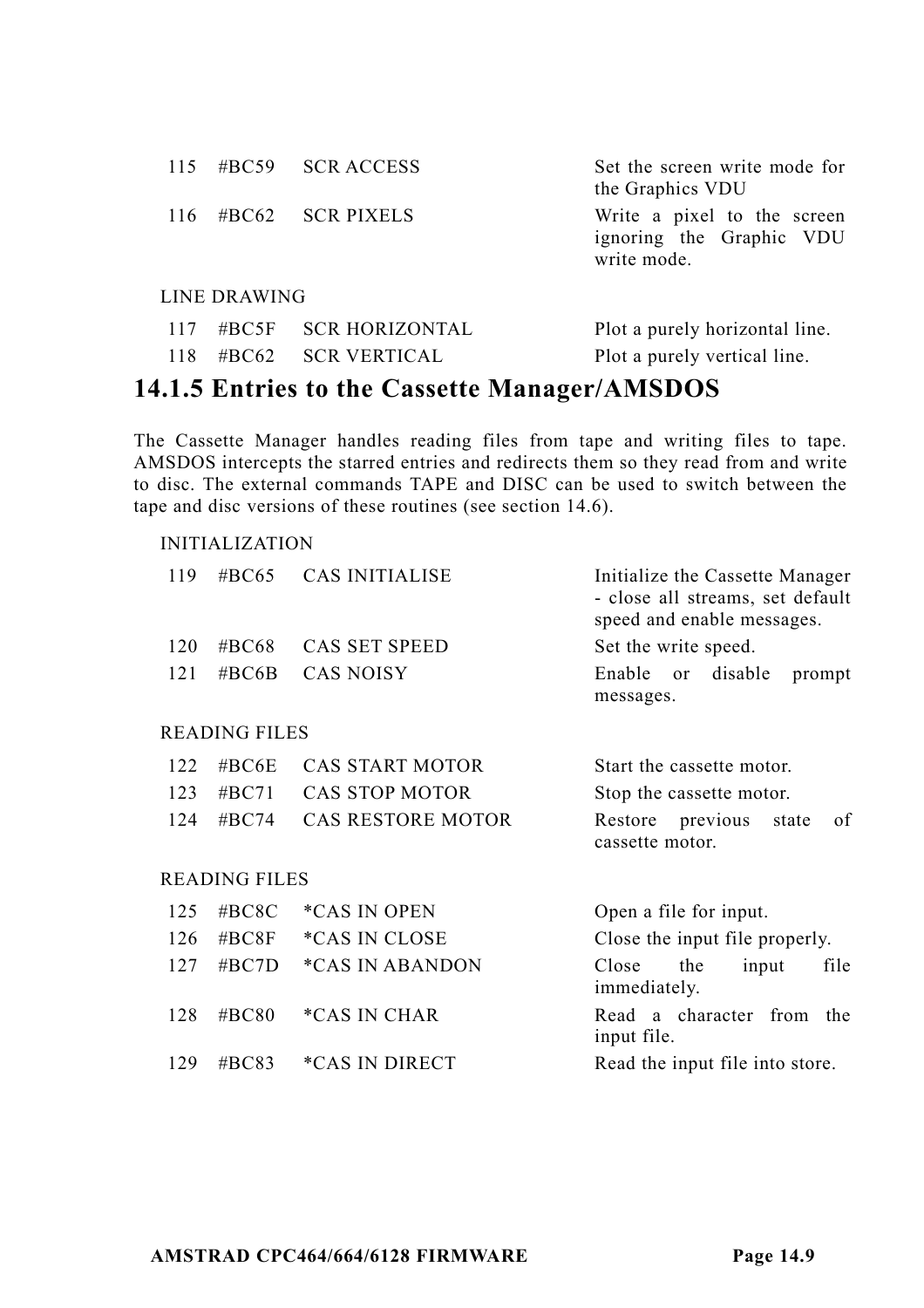| 130            | #BC86                | <i><b>*CAS RETURN</b></i> | Put the last character read<br>back.                    |
|----------------|----------------------|---------------------------|---------------------------------------------------------|
| 131            | #BC89                | <i>*CAS TEST EOF</i>      | Have we reached the end of<br>the file yet?             |
|                | <b>WRITING FILES</b> |                           |                                                         |
| 132            | #BC8C                | *CAS OUT OPEN             | Open a file for output.                                 |
| 133            | #BC8F                | *CAS OUT CLOSE            | Close the output file properly.                         |
| 134            | #BC92                | <i>*CAS OUT ABANDON</i>   | Close<br>the<br>file<br>output<br>immediately.          |
| 135            | $\#BC95$             | <i>*CAS OUT CHAR</i>      | Write a character to<br>the.<br>output file.            |
| 136            | #BC98                | <i>*CAS OUT DIRECT</i>    | Write the output file directly<br>from store.           |
|                | CATALOGUING          |                           |                                                         |
| 137            | # $BC9B$             | <i>*CAS CATALOG</i>       | Generate a catalogue from the<br>tape.                  |
| <b>RECORDS</b> |                      |                           |                                                         |
| 138            | $\#BC9E$             | <b>CAS WRITE</b>          | Write a record to tape.                                 |
| 139            | $\#BCA1$             | CAS READ                  | Read a record from tape.                                |
| 140            | $\#BCA4$             | <b>CAS CHECK</b>          | Compare a record on tape<br>with the contents of store. |

# **14.1.6 Entries to the Sound Manager.**

The Sound Manager controls the sound chip.

|     | <b>INITIALIZATION</b> |                       |                                                                                    |  |  |
|-----|-----------------------|-----------------------|------------------------------------------------------------------------------------|--|--|
| 141 |                       | #BCA7 SOUND RESET     | Reset the Sound Manager -<br>shut the sound chip up and<br>clear all sound queues. |  |  |
|     | <b>SOUND OUEUES</b>   |                       |                                                                                    |  |  |
|     |                       | 142 #BCAA SOUND QUEUE | Add a sound to a sound<br>queue.                                                   |  |  |
| 143 |                       | $\#$ BCAD SOUND CHECK | Ask if there is space in a<br>sound queue.                                         |  |  |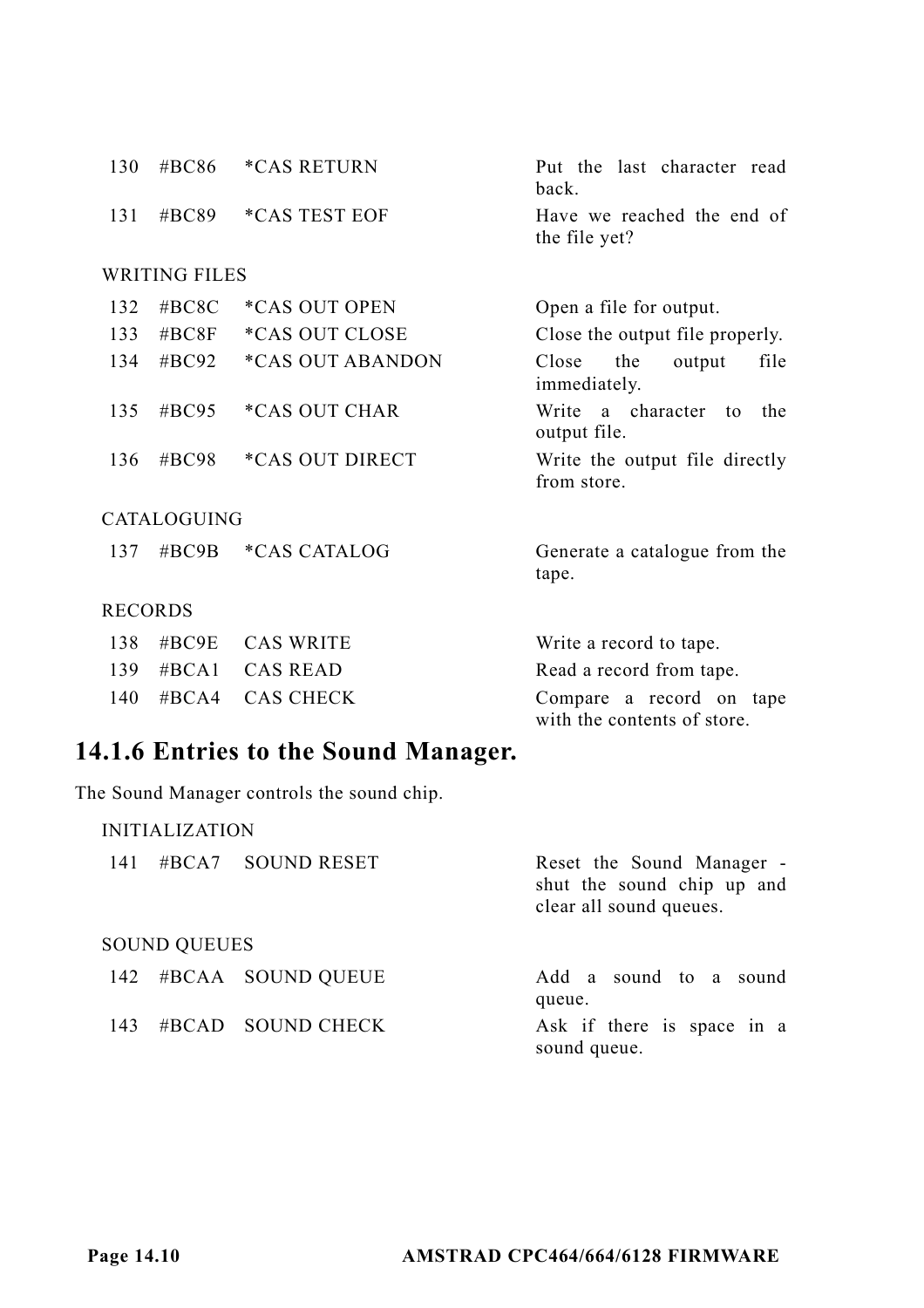| 144           | $\#BCB0$         | SOUND ARM EVENT       | Set up an event to be run when<br>a sound queue becomes not<br>full. |
|---------------|------------------|-----------------------|----------------------------------------------------------------------|
| <b>SOUNDS</b> |                  |                       |                                                                      |
| 145           | $\#BCB3$         | <b>SOUND RELEASE</b>  | Allows sounds to happen.                                             |
| 146           | #BCB6            | <b>SOUND HOLD</b>     | Stop all sound in mid flight.                                        |
| 147           | $\#BCB9$         | <b>SOUND CONTINUE</b> | Restart sound after they have<br>been stopped.                       |
|               | <b>ENVELOPES</b> |                       |                                                                      |
| 148           | $\#$ BCBC        | SOUND AMPL ENVELOPE   | Set up an amplitude envelope.                                        |
| 149           | $\#$ BCBF        | SOUND TONE ENVELOPE   | Set up a tone envelope.                                              |
| 150           | $\#BCC2$         | SOUND A ADDRESS       | address<br>of<br>the<br>Get<br>an<br>amplitude envelope.             |
| 151           | #BCC5            | SOUND T ADDRESS       | Get the address of a tone<br>envelope.                               |

### **14.1.7 Entries to the Kernel**

The Kernel handles synchronous and asynchronous events. It is also in charge of the store map and switching ROMs on and off. Apart from the entries listed below, the Kernel has its own jumpblock and a number of routines whose addresses are published. These extra entries are listed in sections 14.3 and 14.4 below.

| 152 |       | #BCC8 KL CHOKE OFF | Reset the Kernel - clears all<br>event queues etc.                                                           |
|-----|-------|--------------------|--------------------------------------------------------------------------------------------------------------|
| 153 |       | #BCCB KL ROM WALK  | and initialize<br>Find<br>all<br>background ROMs.                                                            |
| 154 |       | #BCCE KL INIT BACK | Initialize a<br>particular<br>background ROM.                                                                |
| 155 | #BCD1 | KL LOG EXT         | Introduce an RSX to the<br>firmware.                                                                         |
| 156 | #BCD4 | KL FIND COMMAND    | Search for an RSX<br>$\alpha$ r<br>background ROM<br><sub>or</sub><br>foreground ROM to process a<br>command |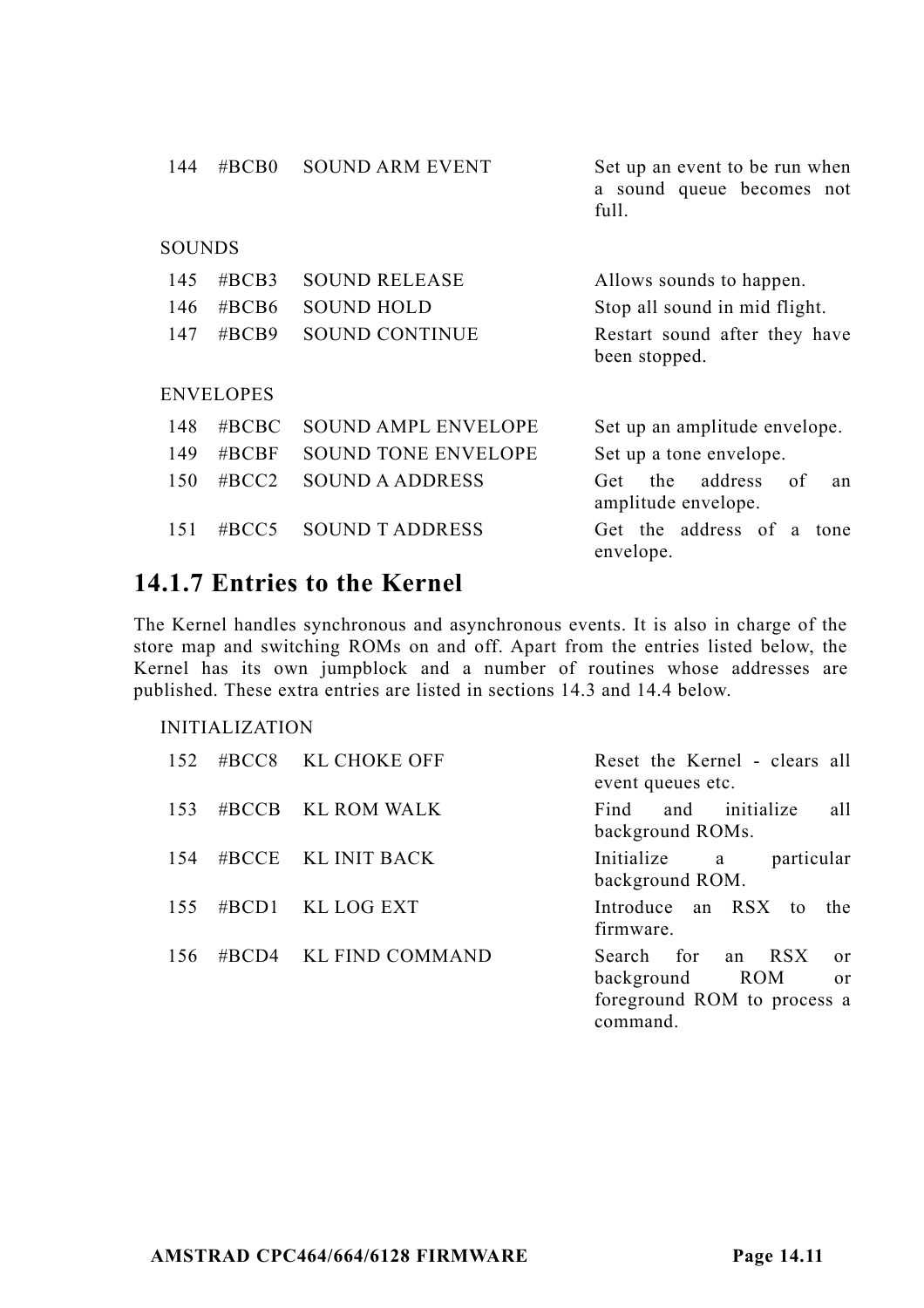#### FRAME FLYBACK LIST

| 157           | #BCD7                   | <b>KL NEW FRAME FLY</b>   | Initialize and put a block onto<br>the frame flyback list. |
|---------------|-------------------------|---------------------------|------------------------------------------------------------|
| 158           | #BCDA                   | <b>KL ADD FRAME FLY</b>   | Put a block onto the frame<br>flyback list.                |
| 159           | #BCDD                   | KL DEL FRAME FLY          | block<br>Remove a<br>from<br>the<br>frame flyback list.    |
|               | <b>FAST TICKER LIST</b> |                           |                                                            |
| 160           | $\#BCE0$                | <b>KL NEW FAST TICKER</b> | Initialize and put a block onto<br>the fast tick list.     |
| 161           | #BCE3                   | <b>KL ADD FAST TICKER</b> | Put a block onto the fast tick<br>list.                    |
| 162           | #BCE6                   | KL DEL FAST TICKER        | Remove a block from the fast<br>tick list.                 |
|               | TICK LIST               |                           |                                                            |
| 163           | #BCE9                   | <b>KL ADD TICKER</b>      | Put a block onto the tick list.                            |
| 164           | #BCEC                   | <b>KL DEL TICKER</b>      | Remove a block from the tick<br>list.                      |
| <b>EVENTS</b> |                         |                           |                                                            |
| 165           | #BCEF                   | <b>KL INIT EVENT</b>      | Initialize an event block.                                 |
| 166           | #BCF2                   | <b>KL EVENT</b>           | 'Kick' an event block.                                     |
| 167           | #BCF5                   | <b>KL SYNC RESET</b>      | Clear<br>synchronous<br>event<br>queue.                    |
| 168           | #BCF8                   | KL DEL SYNCHRONOUS        | Remove a synchronous event<br>from the event queue.        |
| 169           | #BCFB                   | KL NEXT SYNC              | Get the next event from the<br>queue.                      |
| 170           | #BCFE                   | KL DO SYNC                | Perform an event routine.                                  |
| 171           | #BD01                   | <b>KL DONE SYNC</b>       | Finish processing an event.                                |
| 172           | $\#BDO4$                | <b>KL EVENT DISABLE</b>   | Disable<br>normal synchronous<br>events.                   |
| 173           | $\#BDO7$                | <b>KL EVENT ENABLE</b>    | Enable<br>normal<br>synchronous<br>events.                 |
| 174           | $\#BDOA$                | <b>KL DISARM EVENT</b>    | Prevent<br>from<br>event<br>an<br>occurring.               |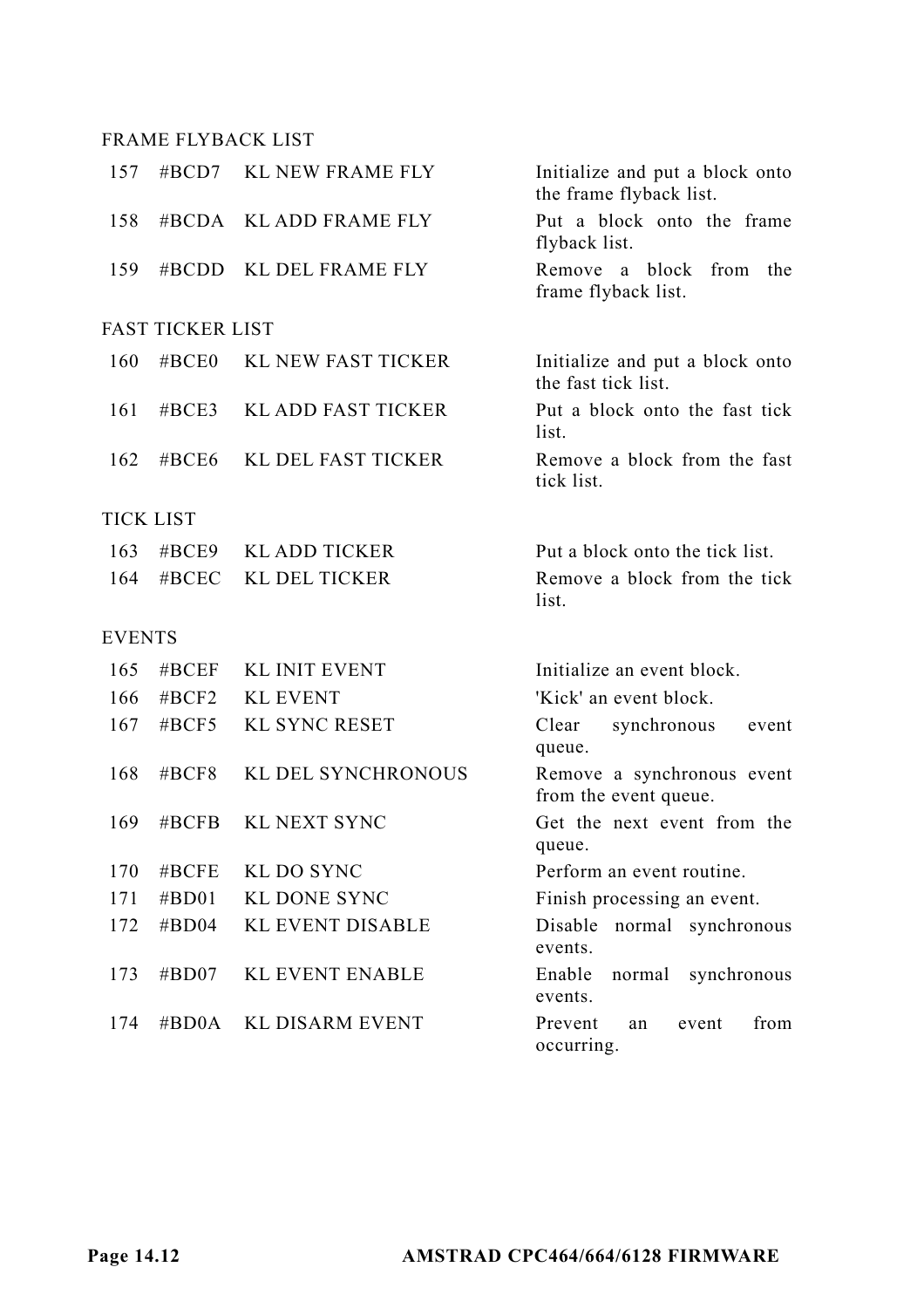#### ELAPSED TIME

|                 | 175 #BD0D KL TIME PLEASE | Ask the elapsed time.         |  |  |  |
|-----------------|--------------------------|-------------------------------|--|--|--|
|                 | $176$ #BD10 KL TIME SET  | Set the elapsed time.         |  |  |  |
| BANK SWITCHING- |                          |                               |  |  |  |
|                 | 201 #BD5B KL BANK SWITCH | Select a memory organization. |  |  |  |

#### **14.1.8 Entries to the Machine Pack**

The Machine Pack provides an interface to the machine hardware. Most packs use Machine to access any hardware they use. The major exception is the Cassette Manager which, for speed reasons, performs its own hardware access.

#### PROGRAMS

| 177            | $\#BD13$          | <b>MC BOOT PROGRAM</b>  | Load and run a foreground<br>program.                            |  |
|----------------|-------------------|-------------------------|------------------------------------------------------------------|--|
| 178            | $\#BD16$          | MC START PROGRAM        | Run a foreground program.                                        |  |
| <b>SCREEN</b>  |                   |                         |                                                                  |  |
| 179            | $\#BD19$          | MC WAIT FLYBACK         | Wait for frame flyback.                                          |  |
| 180            | $\#BD1C$          | MC SET MODE             | Set the screen mode.                                             |  |
| 181            | $\#BD1F$          | MC SCREEN OFFSET        | Set the screen offset.                                           |  |
| 182            | $\#$ BD22         | <b>MC CLEAR INKS</b>    | Set all inks to one colour.                                      |  |
| 183            | $\#$ BD25         | MC SET INKS             | Set colours of all the inks.                                     |  |
| <b>PRINTER</b> |                   |                         |                                                                  |  |
| 184            | $\#$ BD28         | <b>MC RESET PRINTER</b> | Reset the printer indirection.                                   |  |
| 200            | $\#BDS8$          | MC PRINT TRANSLATION    | Set the printer translation<br>table.                            |  |
| 185            | $\#BD2B$          | <b>MC PRINT CHAR</b>    | a character then<br>Translate<br>send it to the Centronics port. |  |
| 186            | $\#BD2E$          | <b>MC BUSY PRINTER</b>  | Test if the Centronics port is<br>busy.                          |  |
| 187            | #BD31             | MC SEND PRINTER         | Send<br>character<br>the<br>a<br>to<br>Centronics port.          |  |
|                | <b>SOUND CHIP</b> |                         |                                                                  |  |
| 188            | #BD34             | MC SOUND REGISTER       | Send data to a sound chip<br>register.                           |  |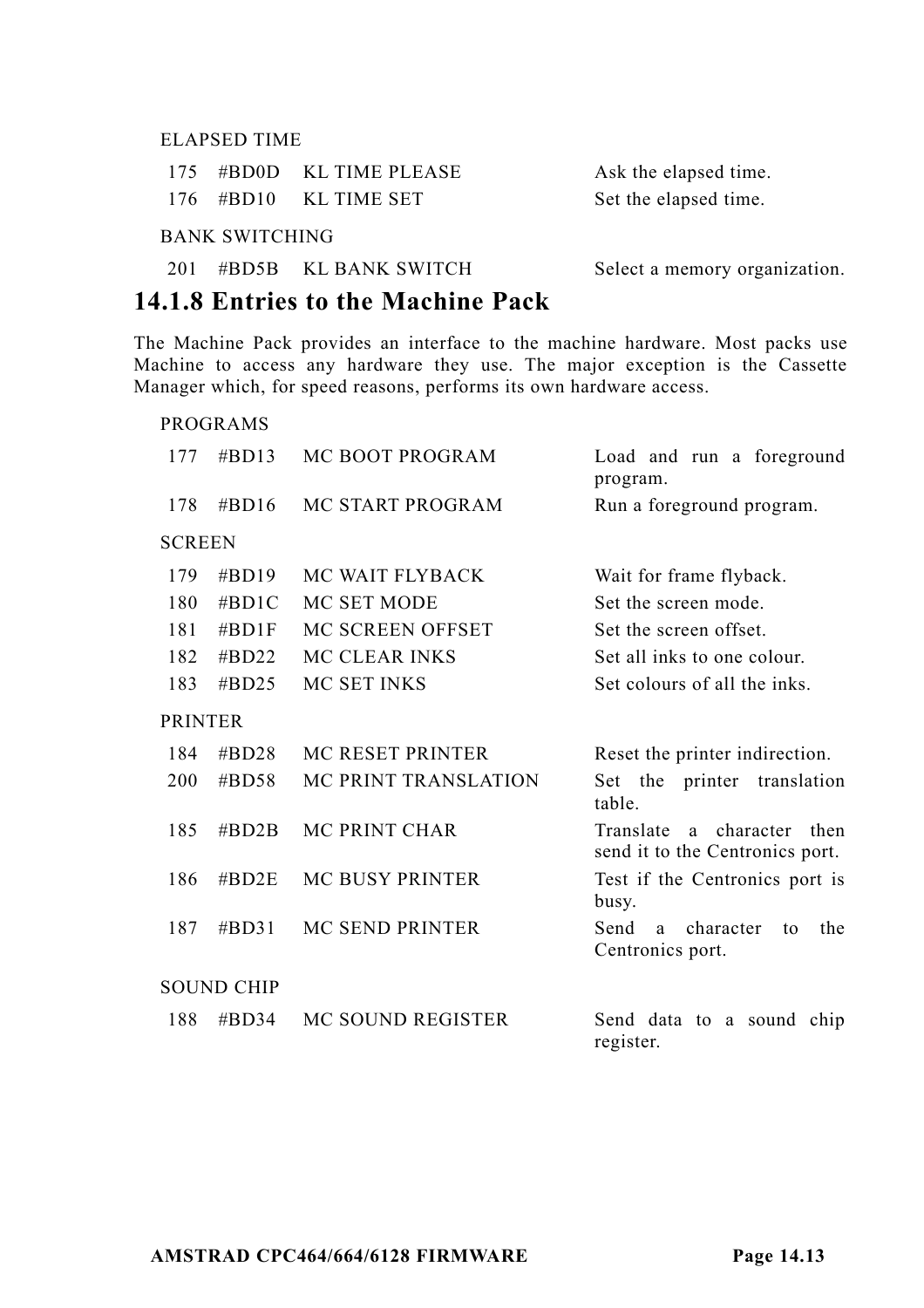### **14.1.9 Entries to Jumper**

Jumper sets up the main jumpblock.

INITIALIZATION 189 #BD37 JUMP RESTORE Restore the standard

jumpblock.

### **14.2 Firmware Indirections**

The firmware indirections listed here are taken at key points in the firmware thus allowing the user to provide substitute routines for many firmware actions, without having to replace a complete firmware package. These indirections are not intended for the user to call - there is usually a higher level routine in the main firmware jumpblock that is more suitable.

The indirections are set up by the pack to whom they apply whenever its reset (or initialize) routine is called and during EMS; they are not otherwise altered by the firmware.

The indirections are all three bytes long and use standard jump instructions (#C3). If a ROM state other than upper ROMs disabled and lower ROM enabled is required then the appropriate restart instruction might be substituted (see section 2.3). The indirections are to be found between #BDCD and #BDF6.

At this level of operation very little validation is carried out. If incorrect parameters are passed or a substitute routine corrupts a register in defiance of the documented interface then the firmware will probably cease to function as expected.

More detailed descriptions of these routines can be found in section 16.

### **14.2.1 Text VDU Indirections**

| $\Omega$ |           | #BDCD TXT DRAW CURSOR | Place the cursor blob on the<br>screen (if enabled).    |
|----------|-----------|-----------------------|---------------------------------------------------------|
|          | #BDD0     | TXT UNDRAW CURSOR     | Remove the cursor blob from<br>the screen (if enabled). |
|          | $\#$ RDD3 | TXT WRITE CHAR        | Write a character onto the<br>screen.                   |
|          |           | #BDD6 TXT UNWRITE     | Read a character from the<br>screen.                    |
|          | #BDD9     | - TXT OUT ACTION      | Output a character or control<br>code                   |

### **14.2.2 Graphics VDU Indirections**

|  | 5 #BDDC GRAPLOT   | Plot a point |
|--|-------------------|--------------|
|  | $6$ #BDDF GRATEST | Test a point |
|  | 7 #BDE2 GRALINE   | Draw a line  |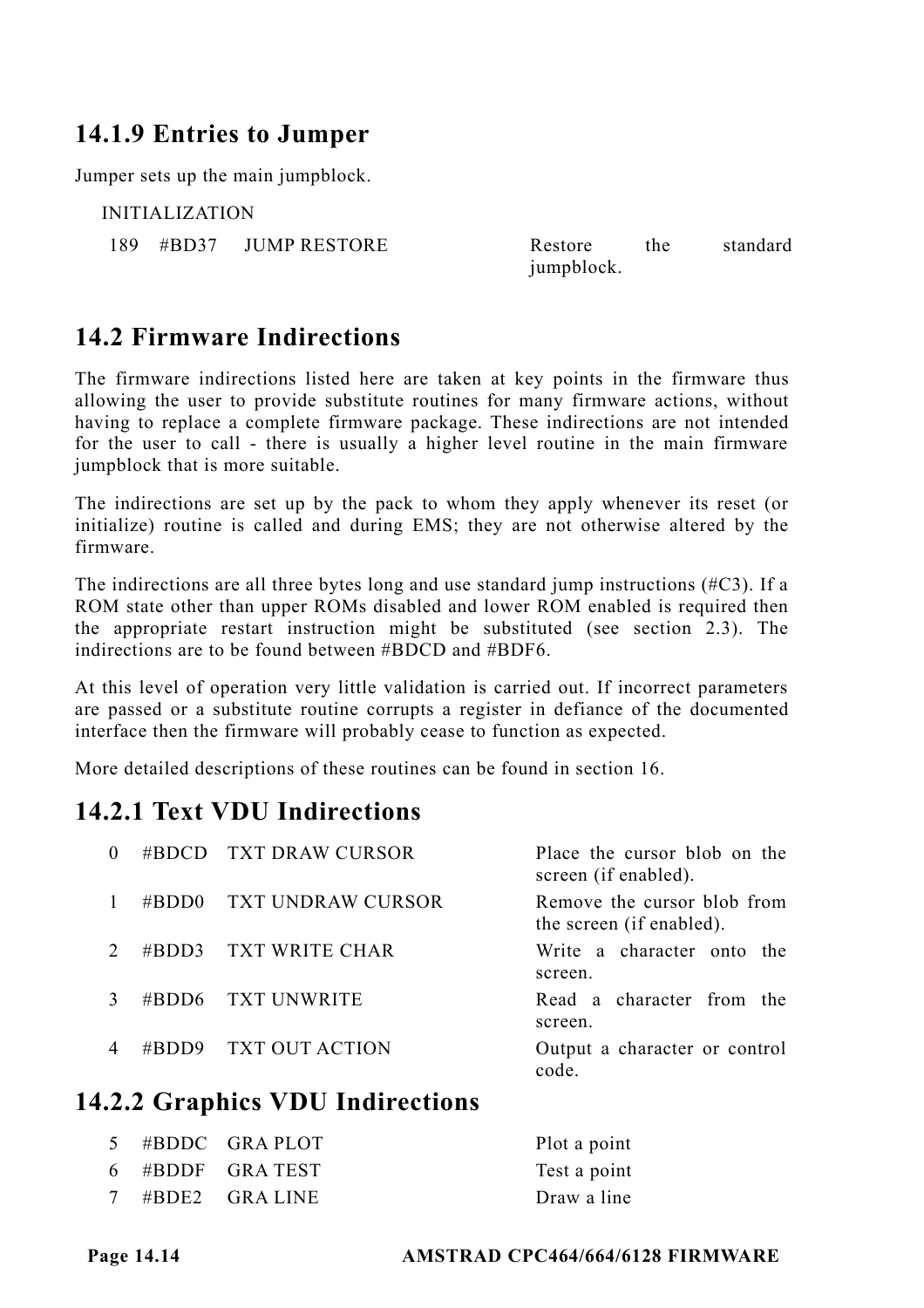### **14.2.3 Screen Pack Indirections**

| 8  | #BDE5    | <b>SCR READ</b>                             | Read a pixel from the screen.                                                 |
|----|----------|---------------------------------------------|-------------------------------------------------------------------------------|
| 9  | $\#BDE8$ | <b>SCR WRITE</b>                            | Write a $pixel(s)$ to the screen<br>using the current graphics<br>write mode. |
| 10 | $\#BDEB$ | <b>SCR MODE CLEAR</b>                       | Clear the screen to ink 0.                                                    |
|    |          | <b>14.2.4 Keyboard Manager Indirections</b> |                                                                               |
| 11 | $\#BDEE$ | <b>KM TEST BREAK</b>                        | Test for break (or reset).                                                    |

#### 13 #BDF4 KM SCAN KEYS Scan the keyboard. **14.2.5 Machine Pack Indirections**

12 #BDF1 MC WAIT PRINTER Print a character or time out.

# **14.3 The High Kernel Jumpblock**

The high Kernel jumpblock is provided to allow the user to turn ROMs on and off and to access memory underneath ROMs while they are enabled. The entries in this jumpblock are not all jump instructions, some entries are the start of routines, thus the user should not alter any of the entries in this jumpblock. The high Kernel jumpblock occupies store from #B900 upwards. More detailed descriptions of the routines in it can be found in section 17.

| $\Omega$       | #B900    | <b>KL U ROM ENABLE</b>   | Turn on the current upper<br>ROM.             |
|----------------|----------|--------------------------|-----------------------------------------------|
| 1              | #B903    | <b>KLU ROM DISABLE</b>   | Turn off the upper ROM.                       |
| 2              | #B906    | <b>KL L ROM ENABLE</b>   | Turn on the lower ROM.                        |
| 3              | #B909    | KL L ROM DISABLE         | Turn off the lower ROM.                       |
| $\overline{4}$ | #B90C    | <b>KL ROM RESTORE</b>    | Restore the previous ROM<br>state.            |
| 5              | #B90F    | <b>KL ROM SELECT</b>     | a particular<br>Select<br>upper<br>ROM.       |
| 6              | $\#B912$ | <b>KL CURR SELECTION</b> | Ask which upper ROM is<br>currently selected. |
|                | #B915    | <b>KL PROBE ROM</b>      | Ask class and version of a<br>ROM.            |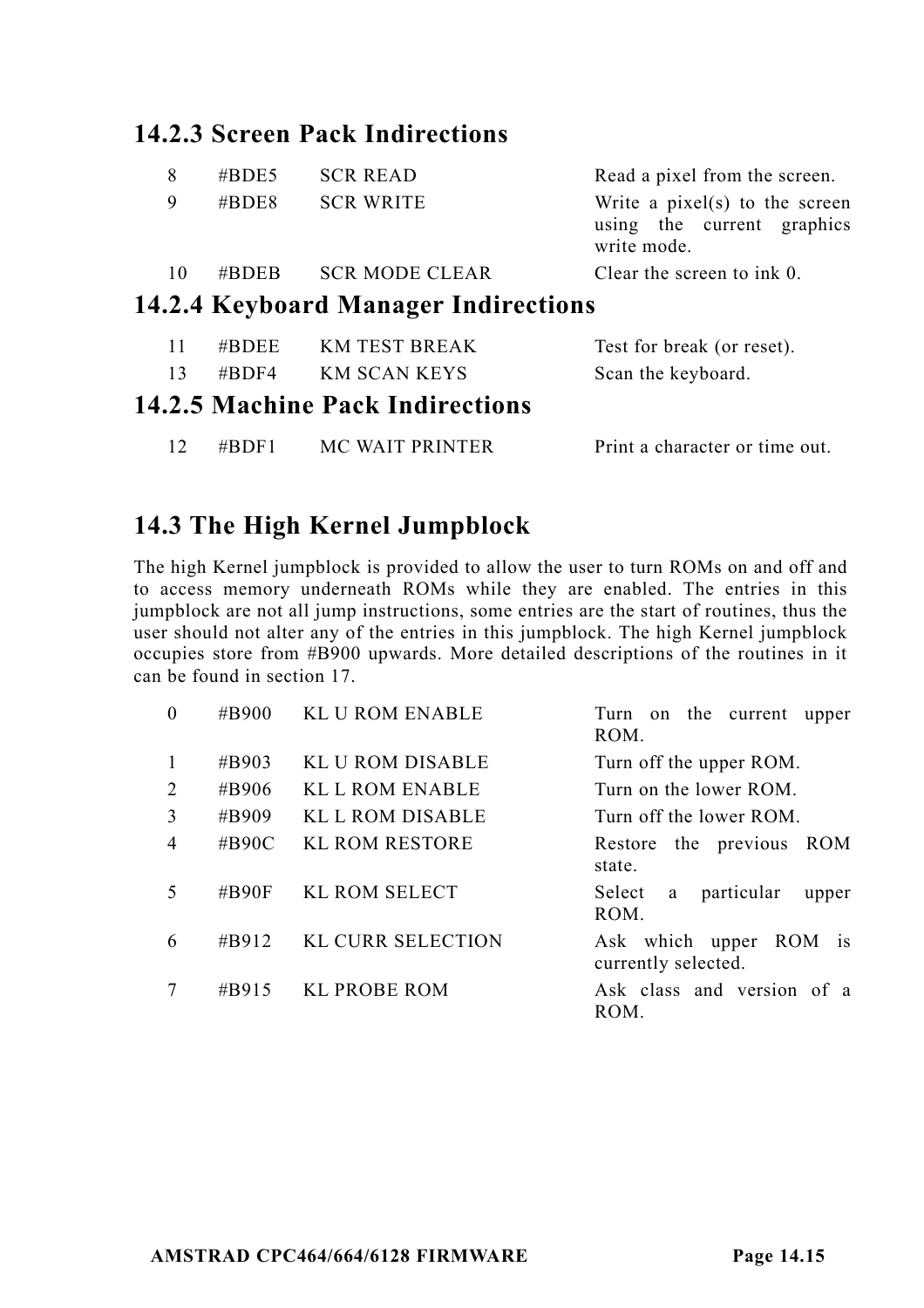| 8  |          | #B918 KL ROM DESELECT | Restore the previous<br>upper<br>ROM selection.                                 |
|----|----------|-----------------------|---------------------------------------------------------------------------------|
| 9  | #B91B    | KL LDIR               | Move store (LDIR) with ROMs<br>disabled.                                        |
| 10 | $\#B91E$ | KL LDDR               | Move store (LDDR) with ROMs<br>disabled.                                        |
| 11 | #B921    | KL POLL SYNCHRONOUS   | Check if an event with higher<br>priority than the current event<br>is pending. |
| 14 | #B92A    | KL SCAN NEEDED        | Ensure keyboard is scanned at<br>next opportunity.                              |

(N.B> there are no entries 12 or 13).

### **14.4 The Low Kernel Jumpblock.**

The Kernel provides a number of useful routines in the area of memory between #0000 and #003F. These are available, in some cases, both as a published routine address and as a restart instruction. In general the routines are available both in ROM and RAM so whether the lower ROM is enabled does not matter. There are also a couple of areas available for the user to patch to trap RST 6s and interrupts from external hardware.

The low Kernel jumpblock is not intended for the user to alter. However, it may be necessary to alter it under certain circumstances. In particular the INTERRUPT ENTRY (by patching the jump at #0038) or the RESET ENTRY (by patching the bytes from #0000..#0007). If a program does change any locations in the jumpblock (other than those in the USER RESTART or EXT INTERRUPT areas) then it is the program's responsibility to ensure that the lower ROM is enabled or the original contents are restored when any other programs runs. In particular the program must sort out the state when interrupts occur (hence the need to patch the INTERRUPT ENTRY).

More detailed descriptions of the routines in this jumpblock can be found in section 18.

|       | $\#0000$ RST 0 RESET ENTRY | Completely reset the machine<br>as if powered up.                         |
|-------|----------------------------|---------------------------------------------------------------------------|
| #0008 | RST 1 LOW JUMP             | Jump to lower ROM or RAM,<br>takes an inline 'low address' to<br>jump to. |
| #000B | KL LOW PCHL                | Jump to lower ROM or RAM,<br>HL contains the 'low address' to<br>jump to. |
| #000E | PCBC INSTRUCTION           | Jump to address in BC.                                                    |